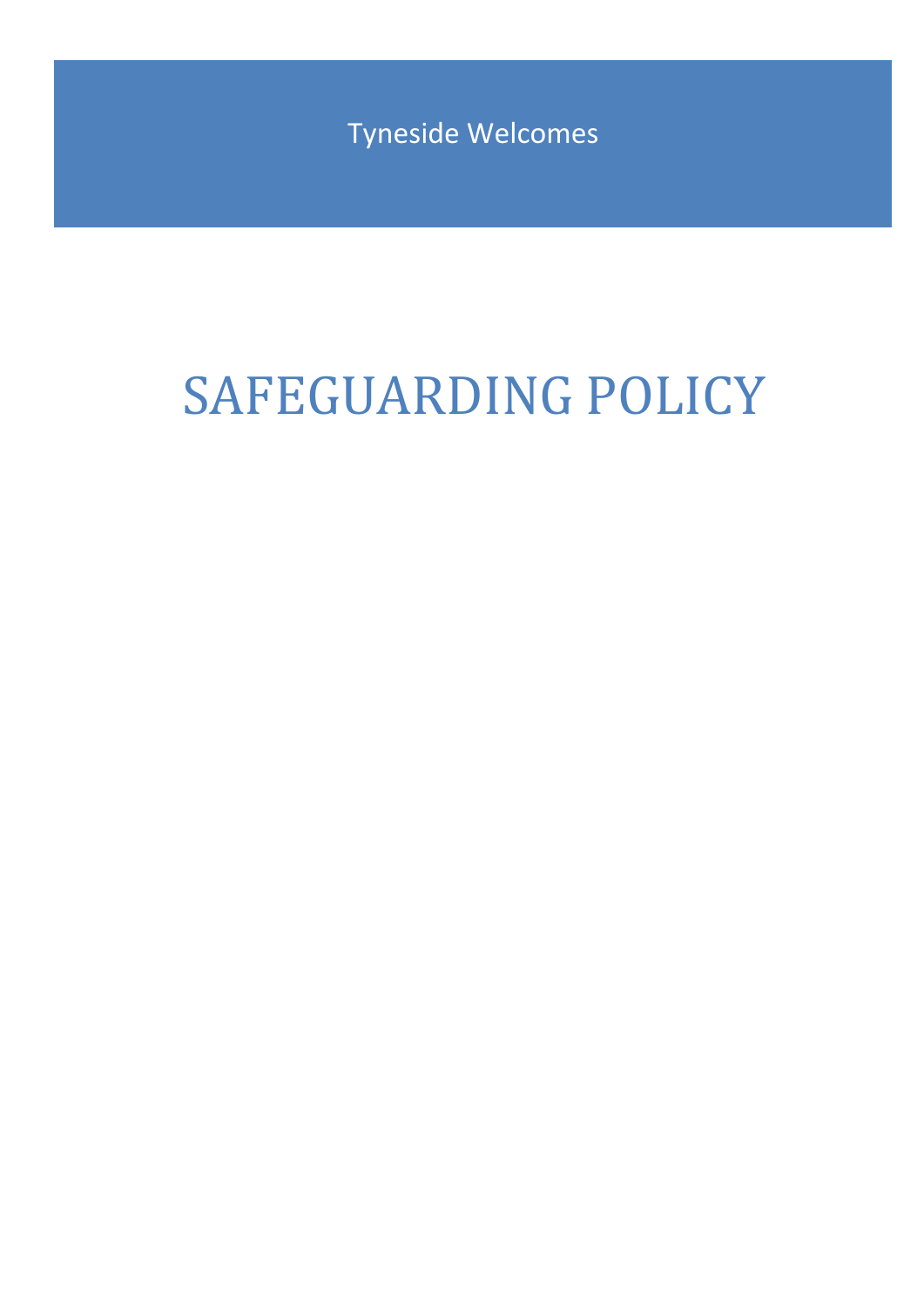# **Table of Contents**

Page

| 1. | Introduction                                            |                               | 2              |
|----|---------------------------------------------------------|-------------------------------|----------------|
| 2. | What constitutes abuse?                                 |                               | $\overline{2}$ |
| 3. | Types of abuse                                          |                               | 2              |
|    | Ι.                                                      | Physical abuse                | $\overline{2}$ |
|    | Н.                                                      | Sexual abuse                  | 2              |
|    | III.                                                    | Emotional/psychological abuse | 3              |
|    | IV.                                                     | Neglect                       | 3              |
| 4. | Safeguarding adults                                     |                               | 3              |
| 5. | Other areas to be vigilant about                        |                               | 3              |
|    | I.                                                      | Sexual exploitation           | 3              |
|    | ΙΙ.                                                     | Female genital mutilation     | 3              |
|    | Ш.                                                      | Preventing radicalisation     | 4              |
|    | IV.                                                     | Hate crime                    | 4              |
| 6. | What to do if you are concerned                         |                               | 4              |
| 7. | How to respond to a disclosure                          |                               | 4              |
| 8. | Record-keeping and audit of concerns                    |                               | 5              |
| 9. | Safeguarding yourself                                   |                               | 5              |
|    | 10. Concerns about or allegations against TW Volunteers |                               | 6              |
|    | 11. Confidentiality & Information sharing               |                               | 6              |
|    | 12. Appendix: Contact details                           |                               |                |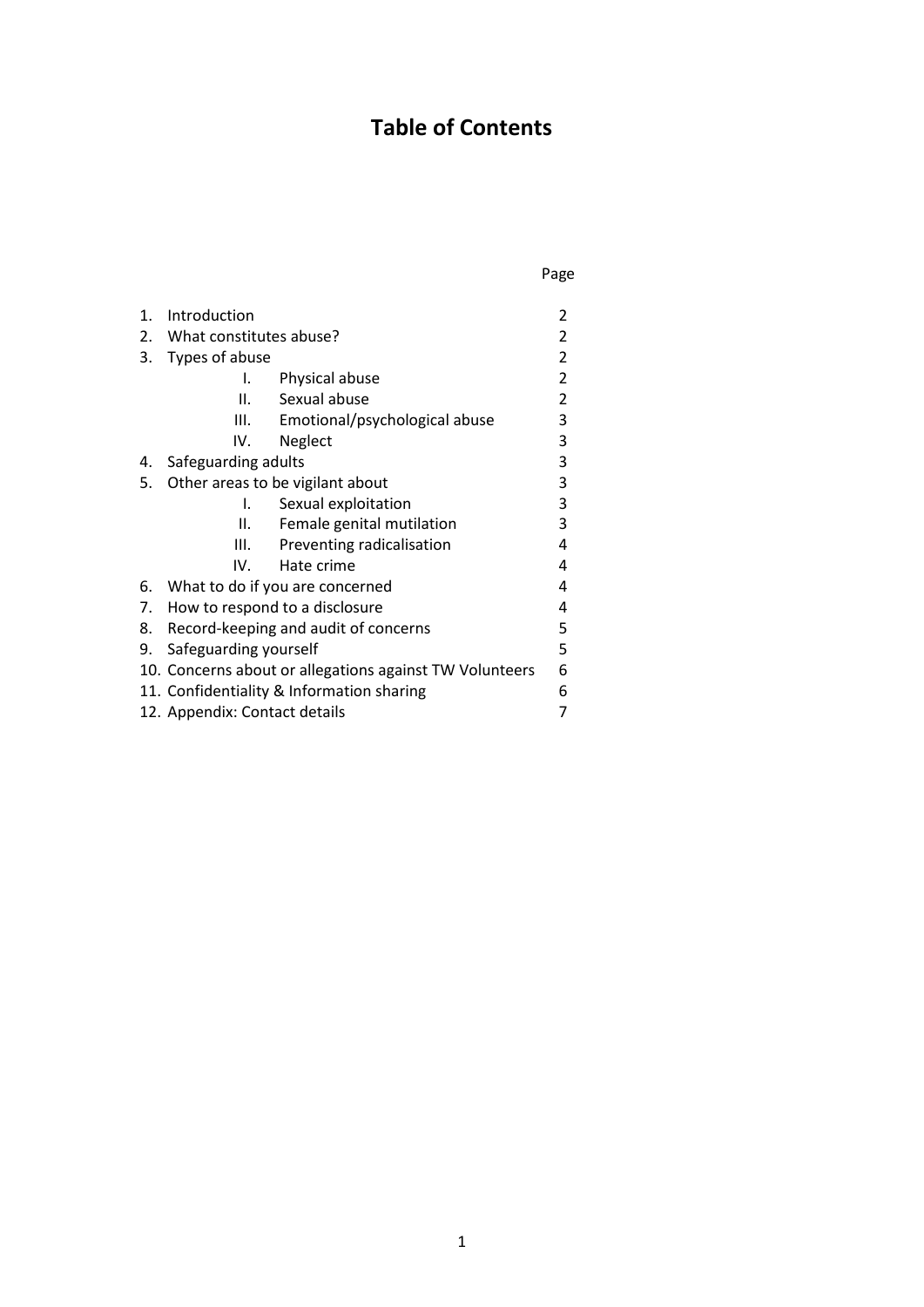# **SAFEGUARDING POLICY for** *Tyneside Welcomes*

#### **Introduction**

*Tyneside Welcomes (T.W.)* is a charity formed to provide local support for refugee families displaced by conflict and to empower them to set up set up life in a new place. The charity has been created by a voluntary group who are committed to ensuring safeguarding practice reflects both our statutory responsibilities and good practice.

The purpose of this policy is to make clear how we will promote and prioritise the safety and wellbeing of children and vulnerable adults in the families that we work with. It also provides volunteers and those who use *T.W.'s* services with the overarching principles that guide our approach to safeguarding. It sets out what all those involved in *TW's* work need to do should they have a concern about the safety of a child, young person or vulnerable adult who receives support from *T.W.*This includes children from other families who visit or are associated with a family supported by *T.W.* This policy applies to the Board of Trustees, all volunteers and anyone working on behalf of *T.W.*

At *T.W.*, we believe that a child, young person or vulnerable adult should never experience abuse of any kind. We have a responsibility to promote the welfare of all our beneficiaries and to keep them safe and we are committed to practice in a way that protects them.

The Designated Safeguarding Lead (DSL) and deputies are key to ensuring that proper procedures and policies are in place and are followed with regard to child safeguarding issues. The DSL is the primary person to whom all staff and volunteers report concerns.

If you ever have any concerns relating to safeguarding, contact the DSL or another Trustee as a matter of urgency (unless it is an emergency, when you should dial 999). The DSL or her deputy will record your concern and determine what further action needs to be taken and whether a referral should be made to the local authority social services. If another agency becomes involved, its staff will then advise and lead on the case.

#### **What constitutes abuse?**

Abuse is a deliberate act of ill-treatment that can harm or is likely to harm a person's safety, wellbeing and development. Abuse can be physical, sexual or emotional. Neglect also constitutes abuse and can be defined as failing to secure a child or vulnerable adult with the basic needs required for physical safety and wellbeing.

#### **Types of abuse**

**Physical abuse**: may involve hitting, shaking, throwing, poisoning, burning, drowning, suffocating, or otherwise causing physical harm to a child/vulnerable adult. It also includes situations where a parent or carer deliberately induces illness or under/over medicates a child or vulnerable adult.

**Sexual abuse**: involves forcing or enticing a child or vulnerable adult to take part in sexual activities, whether or not the child/vulnerable adult is aware of what is happening. Activities may involve penetrative or nonpenetrative acts or may involve a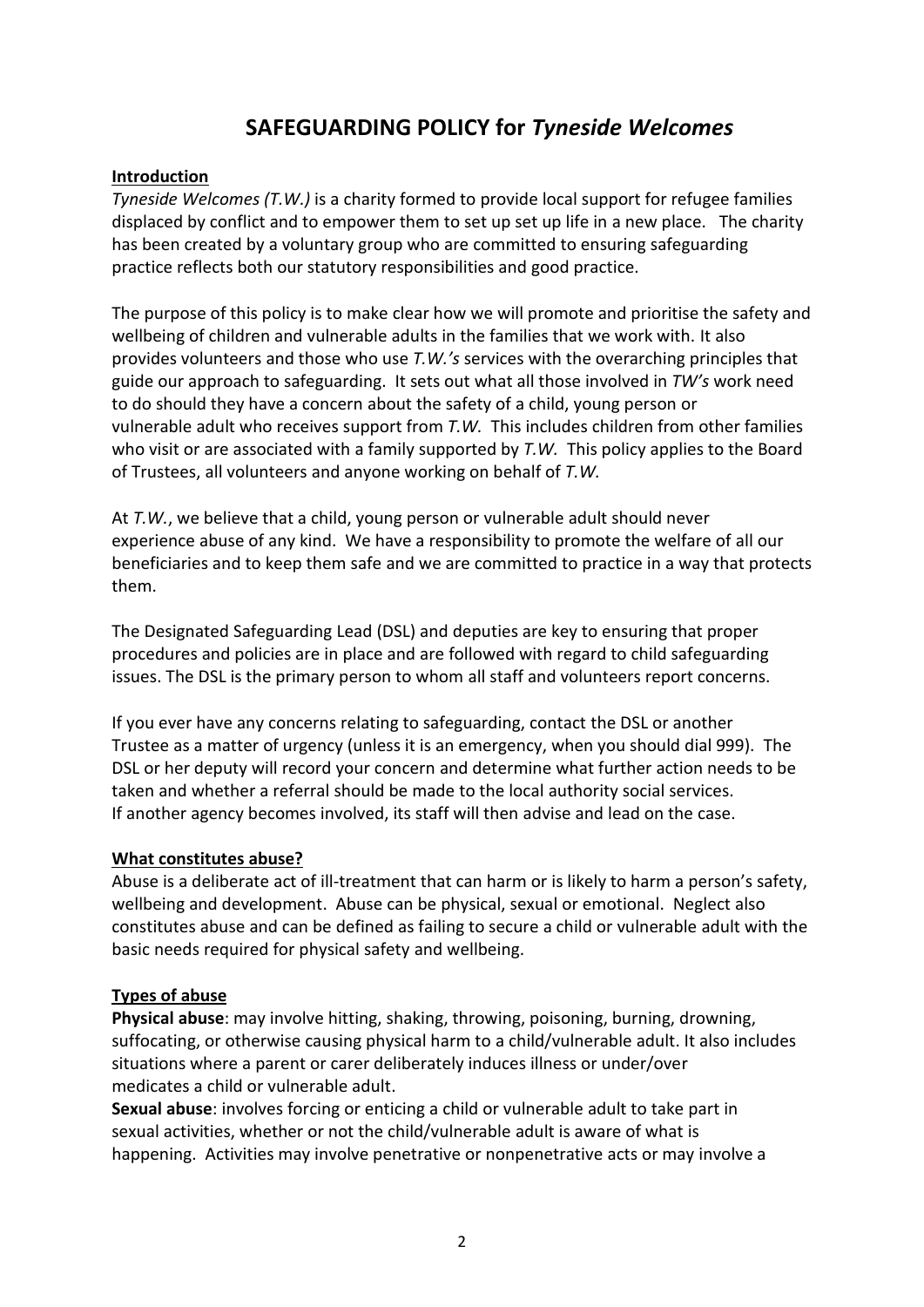child/vulnerable adult looking at or taking part in the production of pornographic material, including on the internet.

**Emotional/Psychological abuse**: is persistent emotional maltreatment such as to cause severe and persistent adverse effects on the emotional development of the child/vulnerable adult. This includes bullying, teasing and intimidation. It may also involve seeing or hearing the ill treatment of another, for example, when a child/vulnerable adult witnesses domestic violence.

**Neglect**: is the persistent failure to meet the basic physical and/or psychological needs of a child/vulnerable adult, likely to result in the serious impairment of that person's health or development. Neglect may include not providing adequate food, clothing, shelter, supervision, medical treatment or response to emotional needs. **Self-neglect** includes neglect of personal hygiene, health or surroundings and hoarding.

## **Safeguarding adults**

The Care Act (2014) describes ten types of abuse that relate specifically to adults. More details are given in the *Abuse Hurts* leaflet (see link in Appendix) Signs of abuse include physical signs such as bruises, changes of behaviour, altered eating habits, becoming withdrawn, self-harm and substance abuse. Or someone may simply tell you; this is called a disclosure.

Safeguarding adults refers to the multi-agency procedures for protecting adults at risk from abuse or neglect. Adults who need care and support, and are experiencing, or at risk of, abuse or neglect are referred to as Adults at Risk. They include people who:

- are elderly and frail because of ill health, physical disability or cognitive impairment
- have a learning disability
- have a physical disability and/or sensory impairment
- have mental health needs including dementia or a personality disorder
- have a long-term illness or condition
- misuse substances (including alcohol)
- are carers and are subject to abuse
- lack capacity to make decisions and need care and support

#### **Other areas to be vigilant about:**

**Sexual Exploitation**, this involves exploitative situations, contexts and relationships where children/young people/vulnerable adults receive something (for example food, accommodation, drugs, alcohol, gifts, money or in some cases simply affection) as a result of engaging in sexual activities. Sexual exploitation can take many forms ranging from the seemingly 'consensual' relationship where sex is exchanged for affection or gifts, to serious organised crime by gangs and groups. What marks out exploitation is an imbalance of power. The perpetrator always holds some kind of power in the relationship.

**Female genital mutilation** (FGM), comprises all procedures involving partial or total removal of the external female genitalia or other injury to the female genital organs. It is a form of abuse with long-lasting consequences and it is illegal in the UK. If you have any concerns about FGM, you should follow safeguarding procedures (see below). Since October 2015 there has been a statutory duty to report incidents of FGM to the police.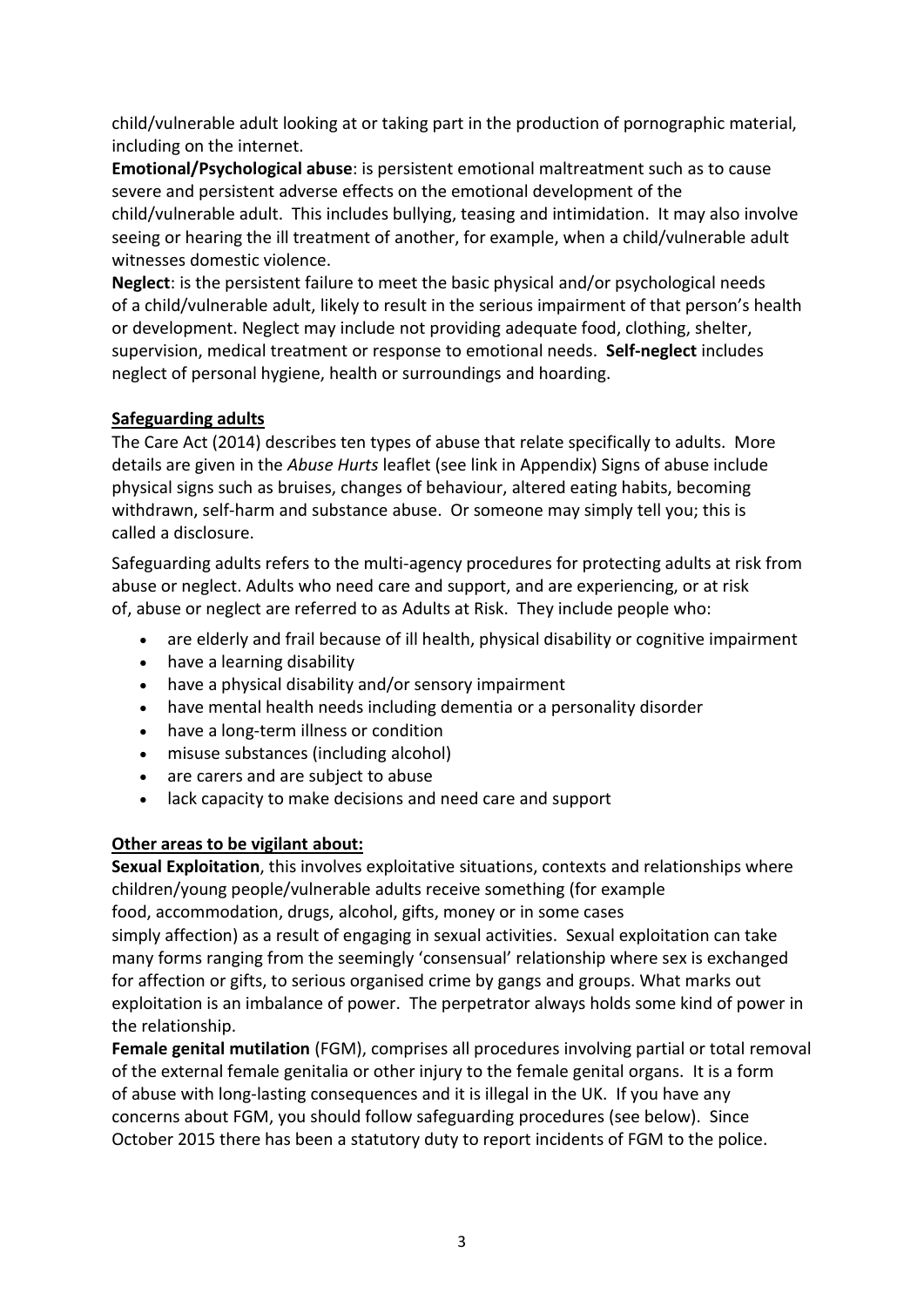**Preventing radicalisation** – our role with *T.W.* in preventing young people and adults from risk of radicalisation is part of our wider safeguarding duties. Radicalisation refers to the process by which a person comes to support terrorism and forms of extremism. Background factors which may contribute to vulnerability are often combined with specific influences such as family, friends or online, and with specific needs for which extremist or terrorist groups may appear to provide an answer. The internet and social media have become major factors in the radicalisation of young people. Important information about the Government's 'Prevent' campaign including training links is in the Appendix below. If you have any concerns relating to possible radicalisation you should follow safeguarding procedures, so pass on your concerns to the DSL.

**Hate crime** – we need to be alert to the possibility of racist or otherwise hostile responses to members of a family supported by *T.W.* from neighbours, school pupils, other passengers on public transport and the wider community. These could escalate into criminal behaviour. All instances of racist or hostile responses should be reported to the DSO.

## **What to do if you see or hear something that concerns you?**

- Report it to the DSL. If you can't contact her, contact another Trustee. If you are unable to contact any of these people, go straight to the local authority multi-agency social services team (or the police if it is urgent). Contact details for services are given in the appendix. Be sure to inform the DSL of the action you have taken
- You must complete a written report (see below). Do NOT keep a copy of it.
- Don't delay. Report your concern as a matter of urgency, so do it on the same day as the incident or disclosure

#### **How to respond to a child or vulnerable adult who discloses information to you**

A child or vulnerable adult may choose to disclose information, or a volunteer may observe behaviour that raises concerns around possible abuse. Volunteers must not try to investigate, but rather listen and explain to the young person that they will have to pass on the information. Volunteers should ensure that the young person's safety is the priority. When responding to the child/vulnerable adult:

- Listen carefully and reassure them that they were right to tell you
- Stay calm and reassuring
- Do not investigate or ask leading questions, though you can ask for clarification such as when, where?
- Explain that you must tell someone else who can help you must not promise confidentiality; explain who you will need to tell and why.
- Do not criticise the perpetrator; this may be someone the child/vulnerable adult loves
- Ensure the child/vulnerable adult is in a place of safety. Contact the Volunteer Coordinator if you have any difficulty arranging this
- Report your concerns to the DSL as soon as possible
- Write your written report and hand it to the DSL. This report will be treated as highly confidential BUT if the concern is serious enough to be passed on to the authorities, your information will be shared between those statutory agencies who need to know about it, such as local authority social services and the police.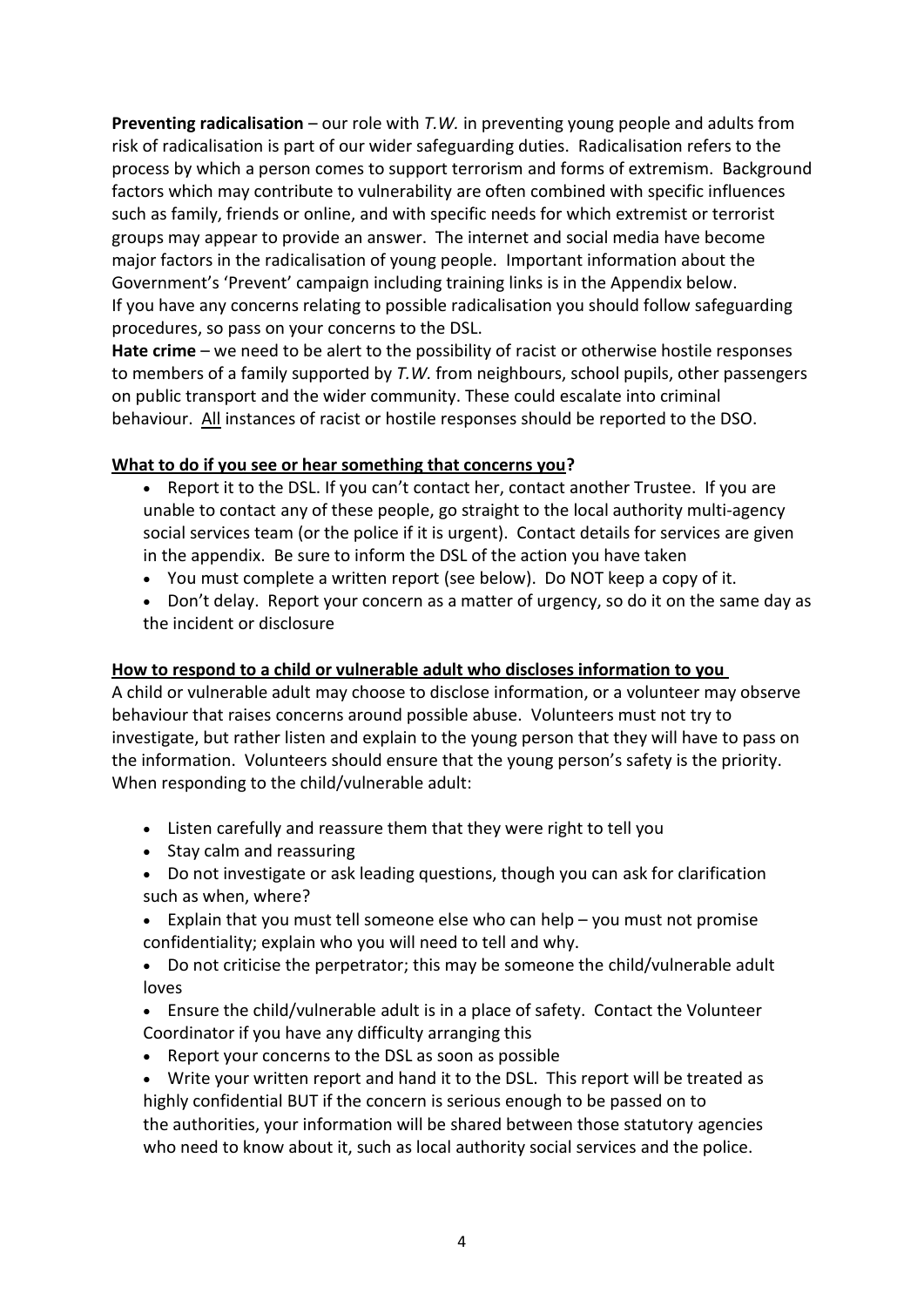#### **Record-Keeping and Audit of Safeguarding Concerns:**

When making a record of a safeguarding incident or allegation you should:

- Write down exactly what you are told or have seen
- Use the exact words of the person telling you, not your own
- Include the time you learned of the alleged abuse and when it took place
- Include any details you have of the alleged abuse
- Include the location of the alleged abuse
- Make it clear who said what and when
- Write down everything you saw; keep it factual
- Write down people's names in full, explaining who they are. Include details of any witnesses
- Be accurate write down facts as they happened; be unbiased/do not take sides; do not ask leading questions; use the phrases "Tell me about it, explain that to me, describe that"
- Do NOT keep a copy of your report

The DSL is required to keep a written paper record of all safeguarding concerns reported to *TW.* The DSL will:

- take appropriate action according to the local authority protocol
- inform another trustee about this at the time
- report to the next meeting of the Board of *T.W.* trustees*.*

The DSL is also responsible for providing quarterly reports to the Board of Trustees on safeguarding concerns and issues that have occurred, respecting the confidentiality of those involved.

#### **To safeguard yourselves**

- Volunteers are responsible for their own actions and behaviours and should avoid any conduct which could lead others to question their motives. We require all volunteers to take part in the training we provide through the support group which includes safeguarding, professional roles, boundaries, chaperoning and using social media. Part of the DSL's role is oversight over the provision of this training as part of supervision and support for volunteers
- Volunteers should be vigilant at all times for any signs of abuse including self-abuse
- Volunteers should seek to avoid any unnecessary physical contact with members of a family supported by *T.W.*
- Meetings with a family supported by *T.W*. should take place as openly as possible. In the family's home, if privacy is required, leave the room

door ajar and ensure adult family members are aware that you are there

• When visiting a member of a *T.W.* family at home, be sure to arrange that there is another volunteer present. If your visit turns out to be unchaperoned you must report this to a *T.W.* Volunteer Coordinator

• Volunteers should avoid taking a family member (adult or child) on unchaperoned car journeys. If no volunteer or adult member of the family is available as a chaperone, you must inform a *T.W.* Volunteer Coordinator, preferably in advance or, failing that, immediately after the journey has taken place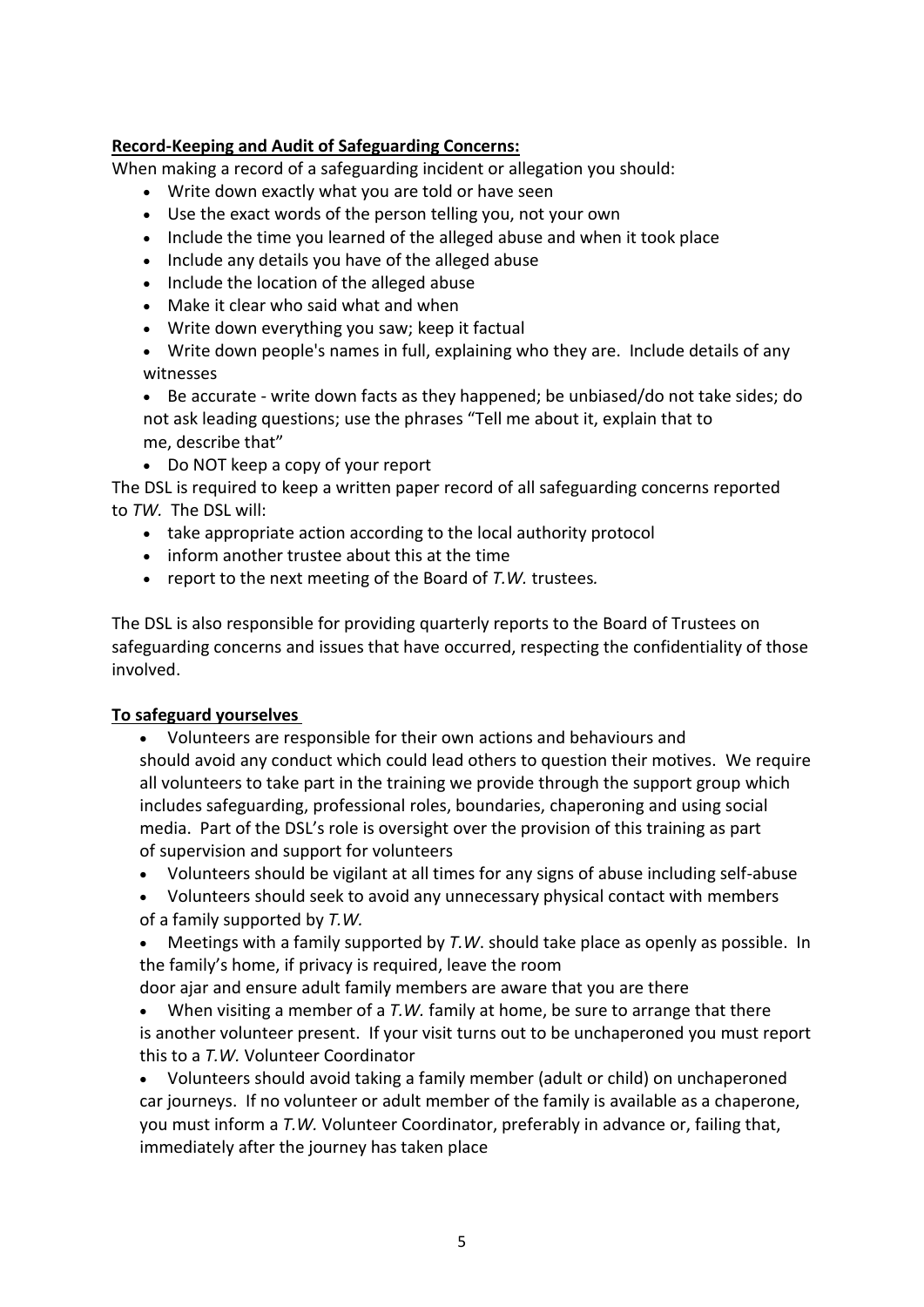As part of our safeguarding process, all volunteers with *T.W.* will undertake a Disclosure and Barring Service (DBS) check at an enhanced level for children and adults. The adults who come through the Syrian Vulnerable Persons Resettlement Scheme are classified as vulnerable under UN criteria. Because of this, local authorities on Tyneside require *T.W.* volunteers to undergo the enhanced adult DBS check.

*T.W.* will provide an induction process for all new volunteers. We require all volunteers to undertake training about safeguarding children and vulnerable adults. *TW* also provides regular support and supervision for all volunteers.

# **Allegations against** *Tyneside Welcomes* **volunteers working with children, young people and adults**

An allegation may be made about a volunteer or any other person involved with TW who:

- Has behaved in a way that may have harmed a child, young person or vulnerable adult
- May have committed a criminal offence against or related to a child, young person or vulnerable adult
- Has behaved in such a way that indicates they may pose a risk of harm to children, young people or vulnerable adult

If you have concerns about a volunteer or a Trustee you must bring this to the attention of the DSL who will follow the North Tyneside Safeguarding Children Partnership (NTSCP) procedure for managing allegations.

# **Confidentiality/Information sharing**

The DSL, Trustees and volunteers have a professional responsibility to share relevant information about the protection of children with other professionals, particularly investigating agencies. All recording and information sharing regarding safeguarding concerns are completed in line with the General Data Protection Regulations 2018 (GDPR). GDPR does not prevent us sharing information when it is regarding safeguarding concerns.

If a child or vulnerable adult confides in a member of staff and requests that the information is kept secret, it is important that the member of staff tell the child/vulnerable adult sensitively that he/she has a responsibility to refer the matter in order to keep them safe. At the same time, the child/vulnerable adult should be reassured that the matter will be only be disclosed to the relevant person/s who will then decide on an appropriate course of action.

Personal information about all young people and their families is regarded by *TW* as confidential. All records relating to safeguarding incidents will be maintained by the DSL and only shared as is consistent with the protection of children and vulnerable adults.

> Policy revised: September 2021 Approved: To be reviewed: September 2022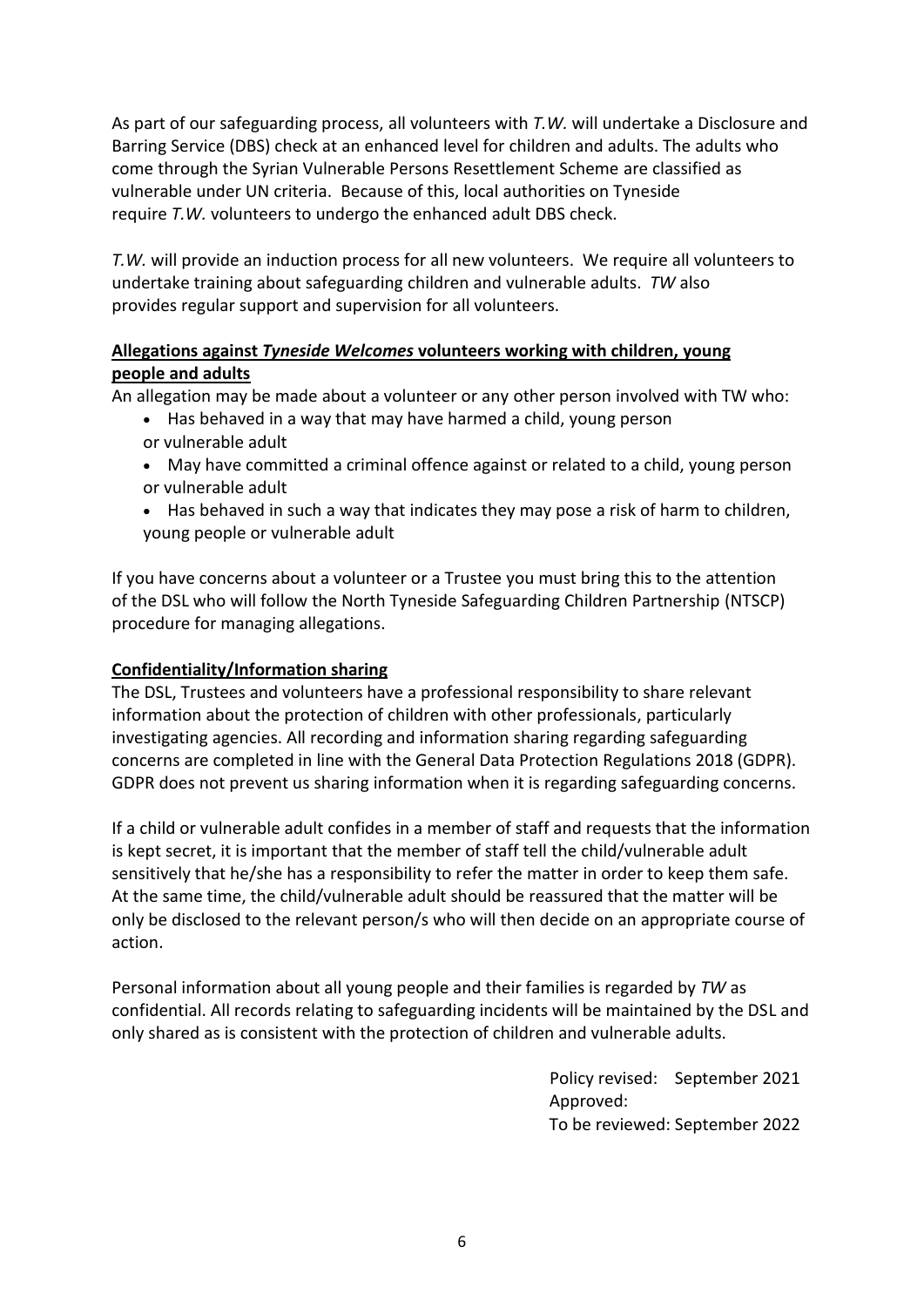# **Appendix: Contact Details**

#### **TW Designated Safeguarding Lead (DSL):**

Dr Sally Mitchison Tel: 07972 201964; e Mail: mitchison@blueyonder.co.uk

#### **DSL's Deputies:**

Lindsay Brigham Tel: 07711 022627; email: lindsayb222@gmail.com Jill Bradbury Tel: 07503 032997; email: jillbradbury1@gmail.com

Lead Sponsor and Chair of Board of Trustees: Richard Young Tel: 07913 506189 richard.young.001@gmail.com

**Other Trustees:** Alasdair Wilson; Jane (Mary) Young

## **Local Authority contact details**

#### **North Tyneside:**

**Children:** The Front Door, Tel: 0345 2000 109. Out of Hours: 0191 2006800 Safeguarding Children: North Tyneside Safeguarding Children Partnership are responsible for publishing policies and procedures for safeguarding and all organisations who work with children, young people and their families are required to follow them. A link to the procedures is https://www.proceduresonline.com/nesubregion/

**Adults:** Adult Social Gateway Team, Tel: 0191 643 2777. Out of Hours: 0191 2006800 Safeguarding Adults: NTC's web page [http://my.northtyneside.gov.uk/category/1033/safeguarding-adults](about:blank) provides links to NTC's

safeguarding policy and procedures for safeguarding Adults at Risk. This includes the 'Abuse Hurts' general leaflet which explains the ten categories of abuse set out in the Care Act 2014: [https://my.northtyneside.gov.uk/sites/default/files/web-page-related](about:blank)[files/Abuse%20Hurts%20General%20Leaflet\\_0.pdf](about:blank)

#### **Newcastle upon Tyne**

**Children:** Tel: 0191 277 2500 between 8.45am and 5pm. Out of Hours 0191 278 7878 **Adults**: Tel: 0191 278 8377 between 8am and 5pm. Out of Hours 0191 278 7878

**/ Gateshead** / **Northumberland** / **South Tyneside** / **Sunderland** Contact details to be added as needed. **NSPCC:** Helpline 0800 0280285

**The 'Prevent' campaign**